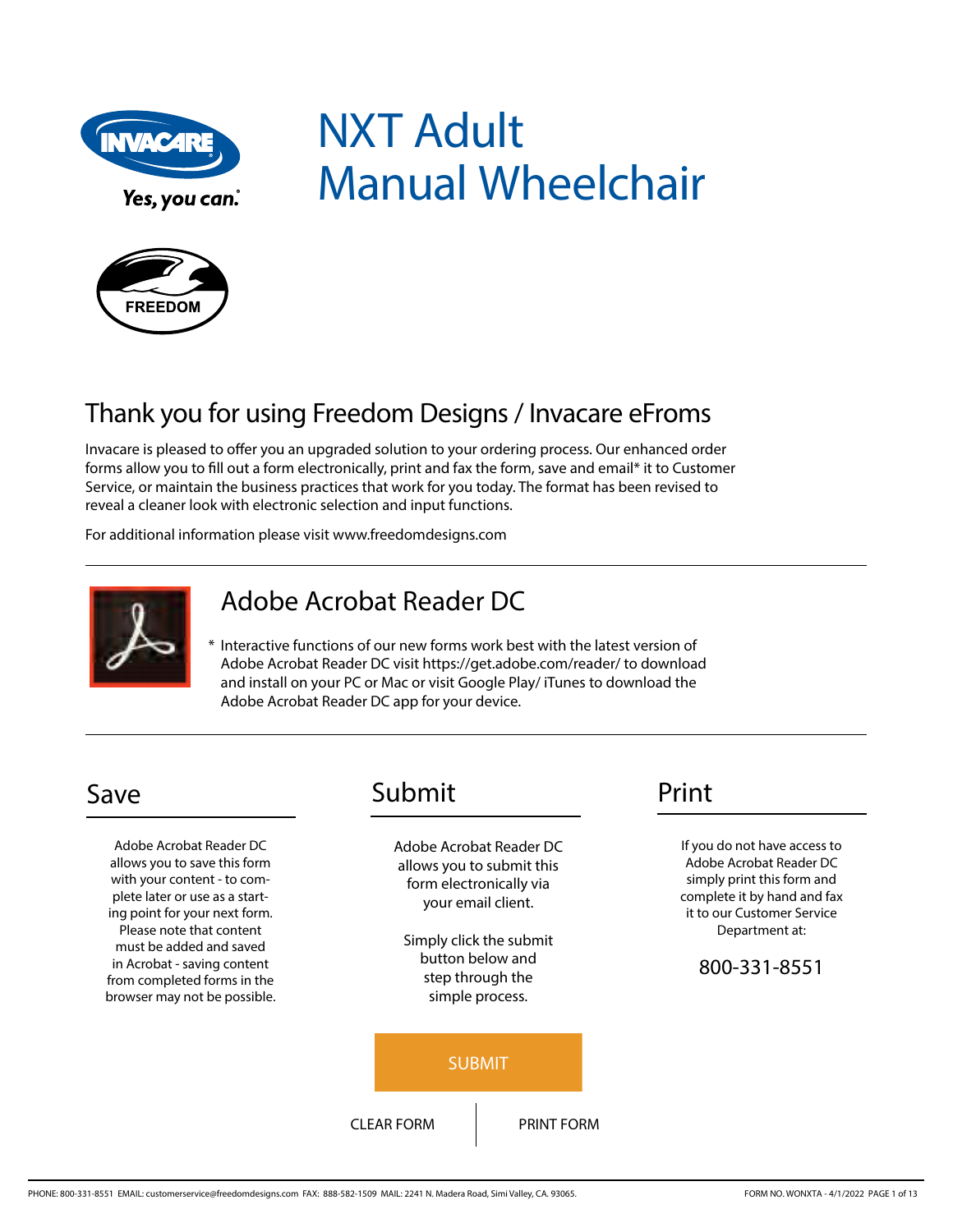

### Account Information

| Request Type:<br>Order<br>Quote                                                                                                                                                                                                          |                                                                                                                        |
|------------------------------------------------------------------------------------------------------------------------------------------------------------------------------------------------------------------------------------------|------------------------------------------------------------------------------------------------------------------------|
|                                                                                                                                                                                                                                          |                                                                                                                        |
|                                                                                                                                                                                                                                          | <b>CONTACT</b>                                                                                                         |
|                                                                                                                                                                                                                                          |                                                                                                                        |
| SHIP TO<br>Name: Name: Name: Name: Name: Name: Name: Name: Name: Name: Name: Name: Name: Name: Name: Name: Name: Name: Name: Name: Name: Name: Name: Name: Name: Name: Name: Name: Name: Name: Name: Name: Name: Name: Name: Name: Name: |                                                                                                                        |
|                                                                                                                                                                                                                                          | Email: <u>Alexander Alexander Alexander Alexander Alexander Alexander Alexander Alexander Alexander Alexander Alex</u> |
| State: $\frac{1}{\sqrt{2}}$ Zip:                                                                                                                                                                                                         |                                                                                                                        |
|                                                                                                                                                                                                                                          |                                                                                                                        |
|                                                                                                                                                                                                                                          | MF: Please do not provide with a customer name                                                                         |

### Base Options

A seating system must be purchased separately. No seating system is provided with the NXT frame. No seat or back upholstery is available as an option.

### TRANSPORT OPTIONAL

| Transportation Option selected separately below. Includes Freedom Future Fit<br>Program | Must be installed by Freedom Designs manufacturing.<br>Freedom's combination of customized seating and wheelchair frames are WC19<br>crash test approved in accordance with RESNA WC-4: 2012 Section 19, Annexes<br>A, B, C & E as well as ISO 7176-19 (2008) Annexes A, C & D. Most Freedom<br>seating, hardware, and positioning accessories have been WC20 tested and<br>approved for transit. |
|-----------------------------------------------------------------------------------------|---------------------------------------------------------------------------------------------------------------------------------------------------------------------------------------------------------------------------------------------------------------------------------------------------------------------------------------------------------------------------------------------------|
| TRANSPORT INCLUDED                                                                      |                                                                                                                                                                                                                                                                                                                                                                                                   |

NXT-30303 NXT Adult Folding .........................................................\$3521 (E1161) NXT-30313 NXT Adult Rigid................................................................\$3521 (E1161)

Includes Freedom Future Fit Program

### Frame Dimensions

| <b>FRAME WIDTH SETTING &amp; CROSS BRACE</b> |     |     |                                                                    |
|----------------------------------------------|-----|-----|--------------------------------------------------------------------|
|                                              |     |     |                                                                    |
| Adjusts 14" to 16"                           |     |     | Not width adjustable                                               |
| 14"                                          | 15" | 16" | 18"                                                                |
|                                              |     |     |                                                                    |
| Adjusts 15" to 17"                           |     |     | 19"                                                                |
| 15"                                          | 16" | 17" |                                                                    |
|                                              |     |     |                                                                    |
|                                              |     |     |                                                                    |
| Adjusts 16" to 18"                           |     |     | 20"                                                                |
| 16"                                          | 17" | 18" | Frame widths measures across and from outside of seat frame tubes. |
|                                              |     |     |                                                                    |
| Adjusts 17" to 18"                           |     |     |                                                                    |
| 17"                                          |     |     |                                                                    |
| 18"                                          |     |     |                                                                    |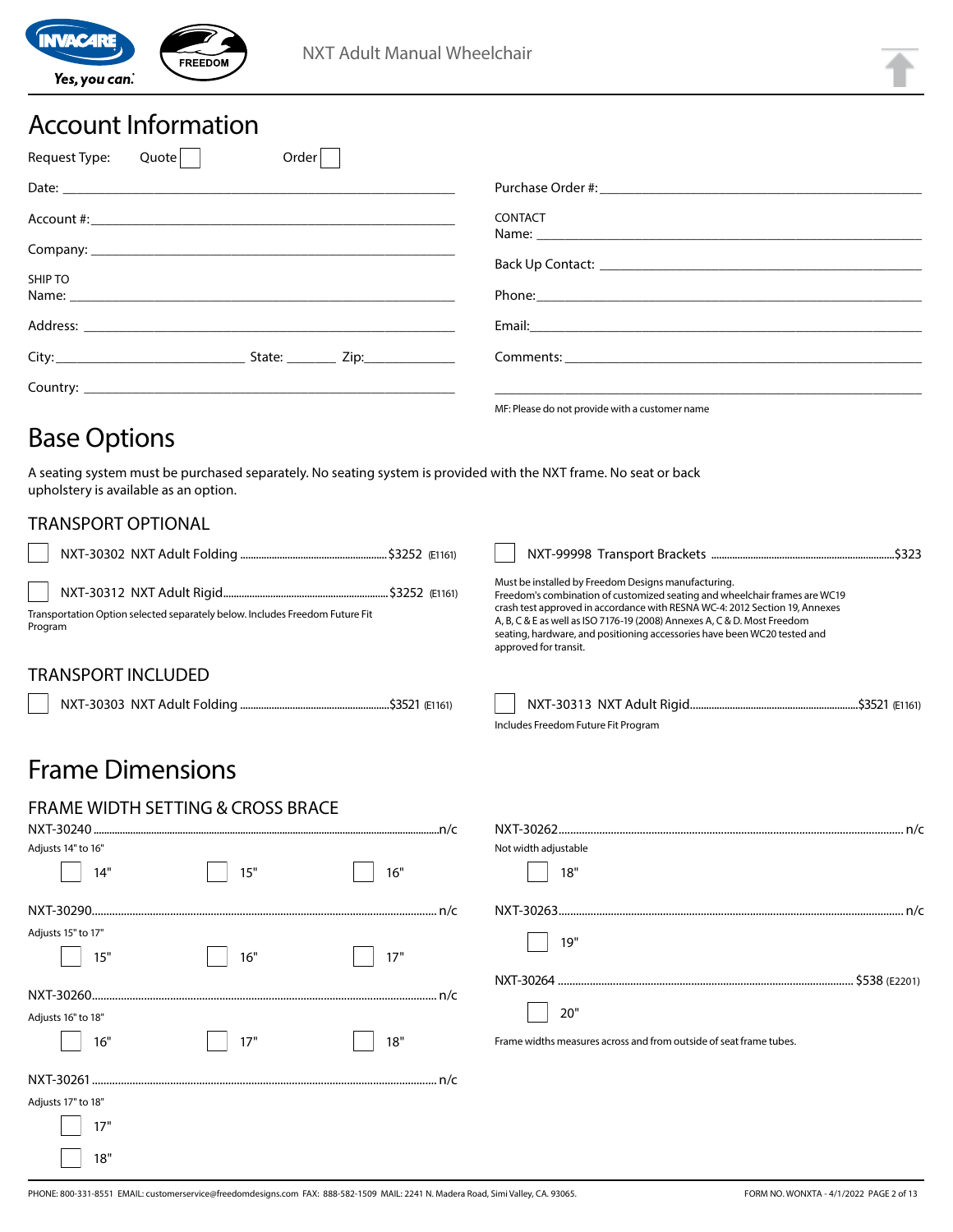

### FRAME DEPTH & BACK POST SETTING

| Medium Frame, Low Tilt                                                                             | Long Frame, Tall Tilt                  |
|----------------------------------------------------------------------------------------------------|----------------------------------------|
| Seat rail to floor height range is 12.5" to 16.5". 22" & 24" wheels not available<br>with low tilt | Seat rail to floor height range is 14' |
|                                                                                                    | 16"                                    |
|                                                                                                    | 17"                                    |
|                                                                                                    | 18"                                    |
|                                                                                                    | 19"                                    |
|                                                                                                    | 20"                                    |
|                                                                                                    | 21"                                    |
| Requires 2" Extension                                                                              | 22"                                    |
|                                                                                                    | 23"                                    |
| Includes 2" Extension                                                                              | Includes 2" Exten                      |
|                                                                                                    | 24"                                    |
| Includes 4" Extension                                                                              | Includes 2" Exten                      |
|                                                                                                    | 25"                                    |
| Includes 4" Extension                                                                              | Includes 4" Exten                      |
| Medium Frame, Tall Tilt<br>Seat rail to floor height range is 14" to 18".                          | 26"                                    |
|                                                                                                    | Includes 4" Exten                      |
|                                                                                                    |                                        |
|                                                                                                    |                                        |
|                                                                                                    |                                        |
|                                                                                                    |                                        |
|                                                                                                    |                                        |
|                                                                                                    |                                        |
| Requires 2" Extension                                                                              |                                        |
|                                                                                                    |                                        |
| Includes 2" Extension                                                                              |                                        |
|                                                                                                    |                                        |
| Includes 4" Extension                                                                              |                                        |
|                                                                                                    |                                        |
| Includes 4" Extension                                                                              |                                        |

| Includes 2" Extension |
|-----------------------|
|                       |
| Includes 2" Extension |
|                       |
| Includes 4" Extension |
| Includes 4" Extension |

#### **SEAT RAIL EXTENSIONS**

| Specify Back Post Location (if other than specified above) when the control of the control of the control of t | $\mathbf{u}$ |
|----------------------------------------------------------------------------------------------------------------|--------------|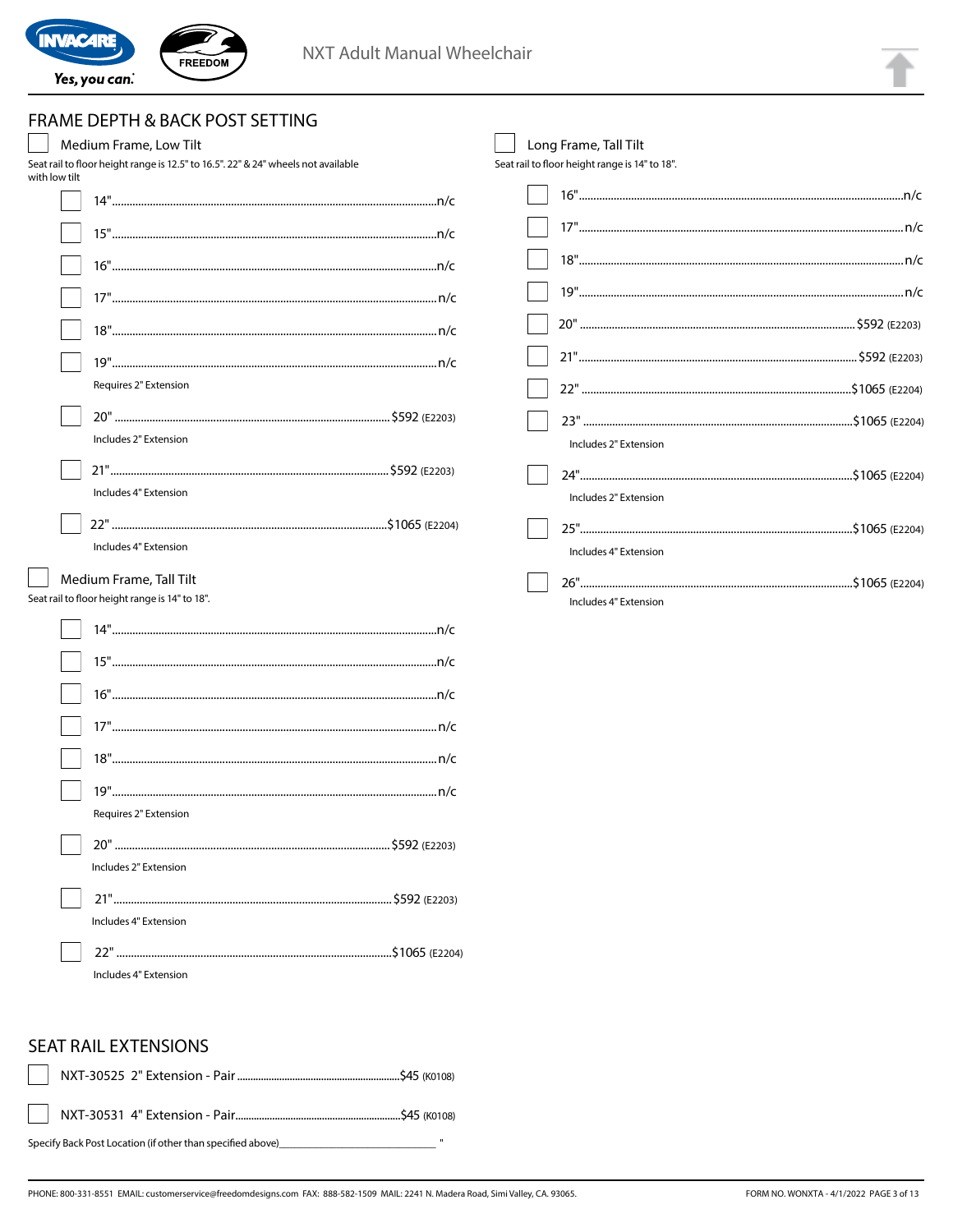

# Seat Rail Options

| LEAF - LOWER EXTREMITY ACCOMMODATION FRAME<br>Not available with ALL Contracture & 3D Dynamic footrest systems.                                                                                                                                              |                                                                                                                     |
|--------------------------------------------------------------------------------------------------------------------------------------------------------------------------------------------------------------------------------------------------------------|---------------------------------------------------------------------------------------------------------------------|
| Front frame angle adjusts 22° from midline for abduction, adduction, and<br>windswept lower extremity positioning. Seat frame(s) can be individually<br>repositioned for up to a 2" leg length discrepancy.                                                  | Limits posterior tilt to 40°. Includes split collars for adjustment. Medium with Tall<br>Tilt and Long frames only. |
| <b>SRO - SEAT RAIL ONLY</b>                                                                                                                                                                                                                                  |                                                                                                                     |
| SRO is manufactured without standard footrest hanger attachments.                                                                                                                                                                                            |                                                                                                                     |
| <b>Vent Options</b><br>Not with Foot activated tilt. For LP10 style vent, base must be 16" or greater.<br>Tray measures 4" narrower than the width of the base frame and 16" deep<br>Tray measures 4" narrower than the width of the base frame and 10" deep | For LTV vents ONLY. Does NOT include dovetail bracket. Weight limit 15 lbs.                                         |
| <b>Auxillary Device Mounts</b><br>11-3100 O2 Holder - Aluminum w/ QR Hdwe \$631 (E0108)                                                                                                                                                                      |                                                                                                                     |
| <b>Tilt Activations</b>                                                                                                                                                                                                                                      | Not available with vent tray.                                                                                       |
| <b>Frame Colors</b>                                                                                                                                                                                                                                          |                                                                                                                     |
| Sugar Cookie n/c<br>Candy Violetn/c                                                                                                                                                                                                                          | Electric Bluen/c                                                                                                    |
| Candy Raspberryn/c<br>Neon Yellown/c                                                                                                                                                                                                                         | Galaxy Bluen/c                                                                                                      |
| Extreme Green n/c                                                                                                                                                                                                                                            | Stormy Grayn/c                                                                                                      |
| Bright Pinkn/c<br>Sparkle Greenn/c                                                                                                                                                                                                                           | Octane Orangen/c                                                                                                    |
| Pink Parfaitn/c<br>Mystic Tealn/c                                                                                                                                                                                                                            | Red Sunsetn/c<br>Color to be<br>Determinedn/c                                                                       |
| Sugar Plumn/c                                                                                                                                                                                                                                                |                                                                                                                     |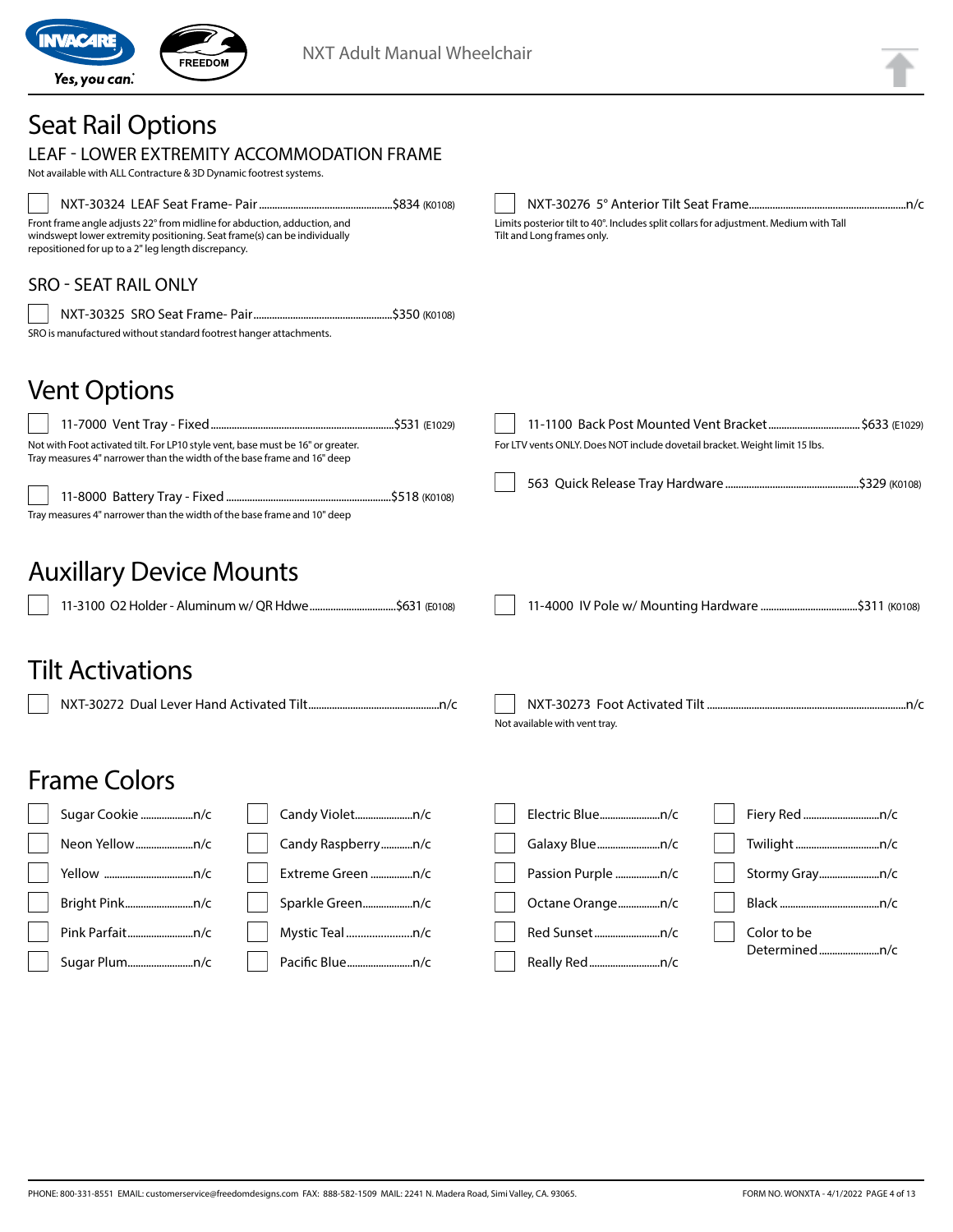

# Back Posts

| <b>BACK POST OPTIONS</b>   |                                                                                                                                                                                                                                |
|----------------------------|--------------------------------------------------------------------------------------------------------------------------------------------------------------------------------------------------------------------------------|
|                            | NXT-30532 Dynamic Rocker Back -<br>Angle adjustable from 72° to 108° in 6° increments. Can be locked-out<br>when needed.<br>Includes a set of 4 elastomers in different durometers to allow spring<br>adjustment in the field. |
| <b>PUSH HANDLE OPTIONS</b> |                                                                                                                                                                                                                                |
|                            | Requires selection of Push Button Angle Adjustable Stroller Handle<br>(NXT-30570 or NXT-30575).                                                                                                                                |
| <b>PUSH HANDLE HEIGHT</b>  |                                                                                                                                                                                                                                |
|                            |                                                                                                                                                                                                                                |
|                            |                                                                                                                                                                                                                                |

# Push Handle Extension Options

| $-30560$                                                                                                                            | $-30590$                                                                                                                                                  | $-30570$ | $-30575$ |                                                                                                                     | $-30517$                                                                                                                                                       |  |
|-------------------------------------------------------------------------------------------------------------------------------------|-----------------------------------------------------------------------------------------------------------------------------------------------------------|----------|----------|---------------------------------------------------------------------------------------------------------------------|----------------------------------------------------------------------------------------------------------------------------------------------------------------|--|
| neoprene wrap around pad.<br>NXT-30560 Push Handle Extension -<br>Not available with Straight Back Posts.<br>NXT-30570 Push Button, | All push handle extensions except NXT-30560 add approximately 6.5" to push<br>handle height. All push handle extensions except Individual include a black |          |          | NXT-30517 Individual Stroller<br>Not available with Straight Back Posts.<br>Not available with Straight Back Posts. | NXT-30590 Stroller Handle Extension -                                                                                                                          |  |
| Straight Back Post Tubes (NXT-30544)<br>Not removable, but does allow frame to fold.                                                | Available on wheelchair frames 15W & smaller only. Plastic hinge up to<br>200° range of adjustment. NXT-30570 or NXT-30575 required with                  |          |          | Back Post Tubes (NXT-30544)<br>Not removable, but does allow frame to fold.                                         | NXT-30575 Heavy Duty Push Button,<br>Available on any size frame. Metal hinge up to 180° range of<br>adjustment. NXT-30570 or NXT-30575 required with Straight |  |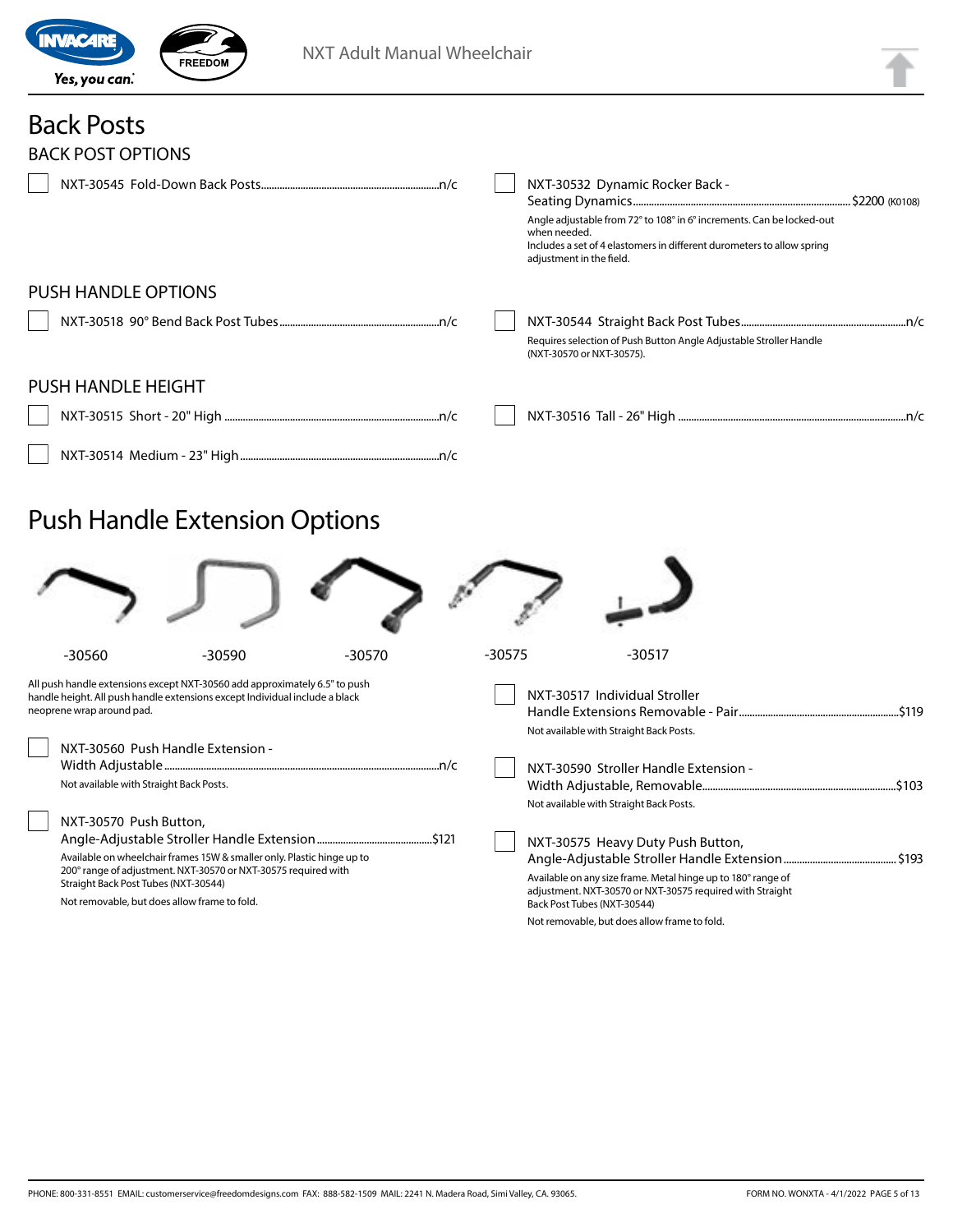

### Footrests

| <b>HANGERS</b>                                                                                                                      |                                                     |
|-------------------------------------------------------------------------------------------------------------------------------------|-----------------------------------------------------|
|                                                                                                                                     |                                                     |
| Not available with 8"or 10" Telescoping Extensions.<br>NXT-30279 90° Pop-Up Swing<br>Not available with all Telescoping extensions. | Not available with 8"or 10" Telescoping Extensions. |
| <b>FOOTPLATES &amp; FOOTBOARDS</b><br>NXT-36033 Aluminum Angle<br>Does not include Heel Loops, select below.                        | NXT-36029 Aluminum Angle                            |
|                                                                                                                                     |                                                     |

### Footrest / Extension Lengths

| Extension/     | 75° Pop     | $75^\circ$ Lch | 90° Pop     | 90 °Lch     | ELR          |
|----------------|-------------|----------------|-------------|-------------|--------------|
| Hanger         |             |                |             |             | $(90^\circ)$ |
| Hanger Only    | $6" - 8"$   | $5.5" - 8.5"$  | 4"-8"       | $4" - 8"$   | $6" - 12"$   |
| High Mount     | N/A         | N/A            | $1.5" - 3"$ | N/A         | N/A          |
| 4.5" H D Ext.  | $9" - 12"$  | $9.5" - 12.5"$ | $9" - 12"$  | $9" - 12"$  | $13" - 15"$  |
| 6.5" H D Ext.  | $9" - 15"$  | $9.5" - 15.5"$ | $9" - 15"$  | $9" - 15"$  | $13" - 17"$  |
| 4" Adjustable  | $10" - 13"$ | $9.5" - 12.5"$ | $11" - 13"$ | $10" - 13"$ | $13" - 15"$  |
| 6" Adjustable  | $12" - 15"$ | $10.5"$ -      | $13" - 15"$ | $12" - 15"$ | $13" - 18"$  |
|                |             | 14.5"          |             |             |              |
| 8" Adjustable  | $14" - 17"$ | $12.5"$ -      | N/A         | N/A         | 14"-20"      |
|                |             | 16.5"          |             |             |              |
| 10" Adjustable | $16" - 19"$ | $14.5" -$      | N/A         | N/A         | $16" - 22"$  |
|                |             | 18.5"          |             |             |              |



### MAPS Footrest / Extension Lengths

| Extension/     | 75° Pop        | 75° Lch     | 90° Pop         | 90 °Lch        | <b>ELR</b>      |
|----------------|----------------|-------------|-----------------|----------------|-----------------|
| Hanger         |                |             |                 |                | $(90^\circ)$    |
|                | $5.5" - 7.5"$  | $5" - 8"$   | $5.5" - 7.5"$   | $4.5" - 7.5"$  | $4.5" - 8.5"$   |
| Hanger Only    |                |             |                 |                | & 11.5"         |
| High Mount     | N/A            | N/A         | N/A             | N/A            | N/A             |
| 4.5" H D Ext.  | $8.5" - 11.5"$ | $9" - 12"$  | $8.5" - 11.5"$  | $8.5" - 11.5"$ | $12.5"$ -       |
|                |                |             |                 |                | 14.5"           |
| 6.5" H D Ext.  | $8.5" - 13.5"$ | $9" - 14"$  | $8.5" - 13.5"$  | $8.5" - 13.5"$ | $12.5"$ -       |
|                |                |             |                 |                | 16.5"           |
| 4" Adjustable  | $8.5" - 11.5"$ | $9" - 12"$  | $9.5" - 11.5"$  | $8.5" - 11.5"$ | $12.5"$ -       |
|                |                |             |                 |                | 14.5"           |
| 6" Adjustable  | 10.5"-13.5"    | $10" - 14"$ | $11.5" - 13.5"$ | $8.5" - 13.5"$ | $12.5" - 17.5"$ |
| 8" Adjustable  | 12.5"-15.5"    | $12" - 16"$ | N/A             | N/A            | 13.5"-19.5"     |
| 10" Adjustable | 14.5"-17.5"    | $14" - 18"$ | N/A             | N/A            | 15.5"-21.5"     |

Length is measured from top of footrest plate to top of seat rail. Without extensions bottom hanger hole not accessible for hardware. Heavy duty extensions do not telescope adjust. Footrests adjust vertically in length on heavy duty extension tubes.

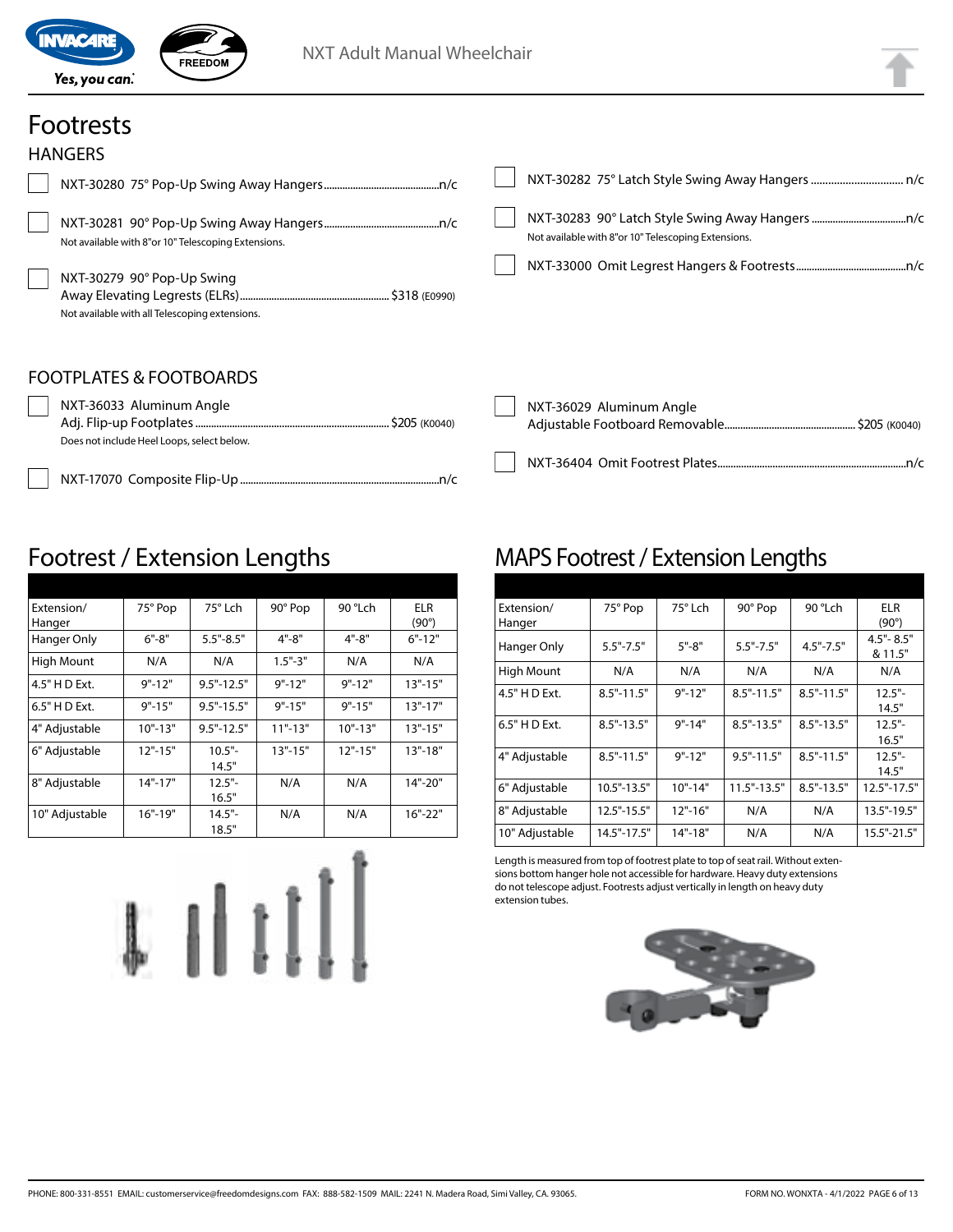

| ١, | 4 |  |
|----|---|--|
|    |   |  |
|    |   |  |
|    |   |  |
|    |   |  |
|    |   |  |

#### FOOTPLATE OPTIONS

| Requires selection of Aluminum Angle Adjustable Footplates. Not<br>compatible with Composite footplates or Aluminum Footboard. Not<br>compatible with Seating Dynamics hangers. |                                                                                                                     |                                     |
|---------------------------------------------------------------------------------------------------------------------------------------------------------------------------------|---------------------------------------------------------------------------------------------------------------------|-------------------------------------|
|                                                                                                                                                                                 | <b>HANGER EXTENSION OPTIONS</b>                                                                                     |                                     |
|                                                                                                                                                                                 |                                                                                                                     | Not available with all 90° hangers. |
|                                                                                                                                                                                 |                                                                                                                     |                                     |
|                                                                                                                                                                                 | Not available with all 90° hangers.                                                                                 |                                     |
|                                                                                                                                                                                 | Heavy duty extensions do not telescope adjust. Footrests adjust vertically in length on heavy duty extension tubes. |                                     |
|                                                                                                                                                                                 |                                                                                                                     | <b>Clear Selection</b>              |

### Specialized Footrests

ALL legrest measurements are from the seat rail to footplate. Not available with LEAF or SRO seat rail options. Frame and/or front caster choice may limit adjustment range and/or cause interference.

#### CONTRACTURE FOOTREST HANGERS

| Super Contracture for frames 14" wide and greater only. |  |
|---------------------------------------------------------|--|
|---------------------------------------------------------|--|

| Includes short hanger extension.                              | Includes long hanger extension.                                                        |
|---------------------------------------------------------------|----------------------------------------------------------------------------------------|
| <b>3D DYNAMIC FOOTREST HANGERS</b>                            |                                                                                        |
| DYNAMIC FOOTREST EXTENSION OPTIONS                            |                                                                                        |
|                                                               |                                                                                        |
|                                                               |                                                                                        |
|                                                               |                                                                                        |
|                                                               |                                                                                        |
| SPECIALIZED FOOTPLATES<br>Must pick a footplate and extension |                                                                                        |
|                                                               | For frames 16" wide and greater only.                                                  |
|                                                               |                                                                                        |
|                                                               | For frames 18" wide and greater only. Not available with<br><b>Contracture Hangers</b> |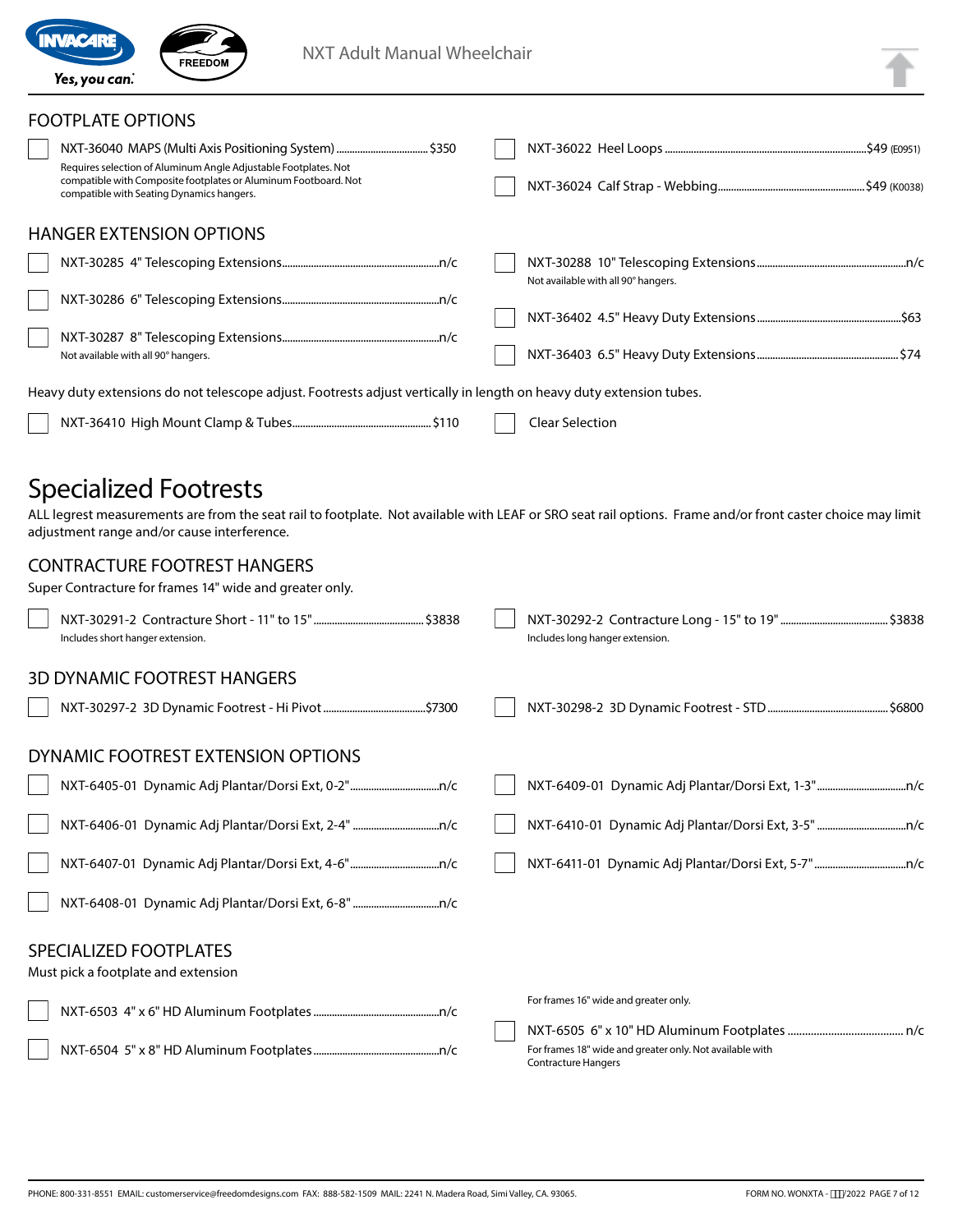

# Specialized Footrest Seat Rail to Footplate Measurements

| Part Number | <b>Extension</b> | Super<br>Contracture | <b>3D Dynamic</b><br>Hi Pivot | 3D Dynamic<br><b>STD</b> |
|-------------|------------------|----------------------|-------------------------------|--------------------------|
| 6402-01     | Short            | $10.5" - 13.5"$      |                               |                          |
| 6402-02     | Long             | $13.5" - 18.5"$      |                               |                          |
| 6405-01     | 0"-2" Extension  |                      | $6.25" - 10.75"$              | 12.75-15.25"             |
| 6409-01     | 1"-3" Extension  |                      | 7.25-11.75"                   | 13.75-16.25"             |
| 6406-01     | 2"-4" Extension  |                      | 8.25-12.75"                   | 14.75-17.25"             |
| 6410-01     | 3"-5" Extension  |                      | $9.25 - 13.75"$               | 15.75-18.25"             |
| 6407-01     | 4"-6" Extension  |                      | 10.25-14.75"                  | 16.75-19.25"             |
| 6411-01     | 5"-7" Extension  |                      | 11.25-15.75"                  | 17.75-20.25"             |
| 6508-01     | 6"-8" Extension  |                      | 12.25-16.75"                  | 18.75-21.25"             |



Length measured from top of footrest plate to top of seat rail.3D HiPivot includes 4.5" of length adjustment, 3D includes 2.5" of length adjustment.

### Armrests

#### BACK POST MOUNTED ARMRESTS

| <b>Omit Armrests</b>                                                                                                                            |                                                        |
|-------------------------------------------------------------------------------------------------------------------------------------------------|--------------------------------------------------------|
| Foam wrap pad STD on all back post mounted armrests.<br>NXT-38210 10.5" to 13.5" Flip-Back<br>Full length pad on 13.5" or longer armrests only. | NXT-38215 17" to 20" Flip-Back                         |
| <b>FRAME MOUNTED ARMRESTS</b>                                                                                                                   |                                                        |
| NXT-38217 Single Post Height Adjustable,                                                                                                        | 22" & 24" Wheels not available with dual post armrests |
| NXT-38203 Single Post Height Adjustable,                                                                                                        | NXT-38206 Dual Post Flip-Back Height                   |
| <b>ARM PAD OPTIONS</b>                                                                                                                          |                                                        |

NXT-38213 Desk Length Pads..............................................................................n/c NXT-38214 Full Length Pads.................................................................................n/c 13.5" or longer armrests only.

### Armrest Heights

All heights from top of seat frame to top of armrest pad.

| <b>Armrest and Pad</b>          | Foam           | <b>Desk</b>    | Full           |
|---------------------------------|----------------|----------------|----------------|
| Flip Back                       | $6.5" - 11.5"$ | $7.5" - 12.5"$ | $7.5" - 12.5"$ |
| Flip Back Locking               | $6.5" - 11.5"$ | $7.5" - 12.5"$ | $7.5" - 12.5"$ |
| Telescoping Flip Back           | $6.5" - 11.5"$ | $7.5" - 12.5"$ | $7.5" - 12.5"$ |
| Flip Back Locking Telescoping   | $6.5" - 11.5"$ | $7.5" - 12.5"$ | $7.5" - 12.5"$ |
| Single Post Height Adj. Short   |                | $8" - 14"$     | $8" - 14"$     |
| Single Post Height Adj. Tall    |                | $10" - 16"$    | $10" - 16"$    |
| Dual Post Fixed Height          |                | 9.5''          | 9.5''          |
| Dual Post Flip Back Height Adj. |                | $9" - 13"$     | $9" - 13"$     |



PHONE: 800-331-8551 EMAIL: customerservice@freedomdesigns.com FAX: 888-582-1509 MAIL: 2241 N. Madera Road, Simi Valley, CA. 93065. FORM NO. WONXTA - 4/1/2022 PAGE 8 of 13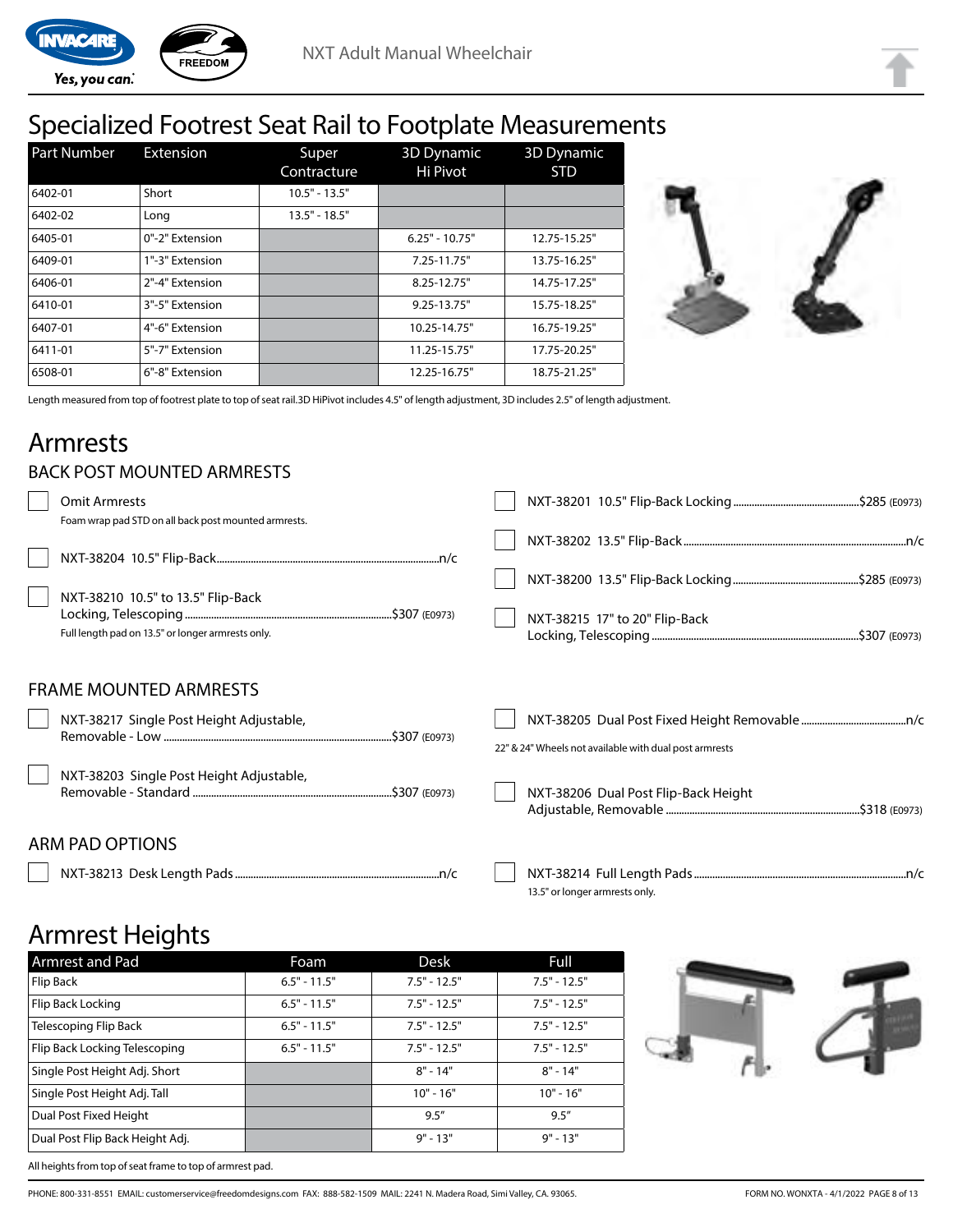

# Wheel/Caster Seat Rail to Floor Heights

|                        |                   | <b>Caster Wheel</b> |                 |                 |               |       |
|------------------------|-------------------|---------------------|-----------------|-----------------|---------------|-------|
| <b>Rear Wheel</b>      | <b>Tilt Pivot</b> | 3"                  | 4"              | 5"              | 6"            | 7"    |
|                        | Low               |                     |                 |                 |               |       |
| $12''$                 |                   | $12.5" - 13"$       | 13.5            | 15.5"           | 16"           |       |
|                        | Tall              |                     |                 |                 |               |       |
|                        |                   | $14" - 14.5"$       | $15"$           | 17"             | 17.5"         |       |
|                        | Low               |                     |                 |                 |               |       |
| 16''                   |                   | $12.5" - 13"$       | $13.5" - 14"$   | 14.5"           | 16"           | 16.5" |
|                        | Tall              |                     |                 |                 |               |       |
|                        |                   | $14" - 14.5"$       | $15" - 15.5"$   | 16"             | 17.5"         | $18"$ |
|                        | Low               |                     |                 |                 |               |       |
| 18''                   |                   | $12.5" - 13"$       | $13.5" - 14.5"$ | $14.5" - 15.5"$ | 15.5"         |       |
|                        | Tall              |                     |                 |                 |               |       |
|                        |                   | $14" - 14.5"$       | $15" - 16.5"$   | $16" - 17"$     | 17"           |       |
|                        | Low               |                     |                 |                 |               |       |
| $20"$                  |                   |                     | $14" - 15"$     | $14.5" - 15.5"$ | $15.5 - 16$   | 16.5" |
|                        | Tall              |                     |                 |                 |               |       |
|                        |                   |                     | $15.5" - 16.5"$ | $16" - 17"$     | $17" - 17.5"$ | $18"$ |
|                        | Low               |                     |                 |                 |               |       |
| 22"                    | Tall              |                     |                 |                 |               |       |
|                        |                   |                     | 16.5"           | $16.5 - 17"$    | $17" - 17.5"$ | 18"   |
|                        | Low               |                     |                 |                 |               |       |
| 24"                    | Tall              |                     |                 |                 |               |       |
|                        |                   |                     |                 |                 | 17.5"         | $18"$ |
| <b>Clear Selection</b> |                   |                     |                 |                 |               |       |

Use chart to determine seat rail to floor height. Caster sizes may vary slightly in height by type. Seat rail to floor heights are approximate, and are impacted by wheel type, caster size and braking choice. Heights can vary +/- 1/4". Seat pan choice increases seat rail to floor height 3/8" to 3/4".

### **Casters**

| 7" casters not available with 12" mag wheels. |
|-----------------------------------------------|
|                                               |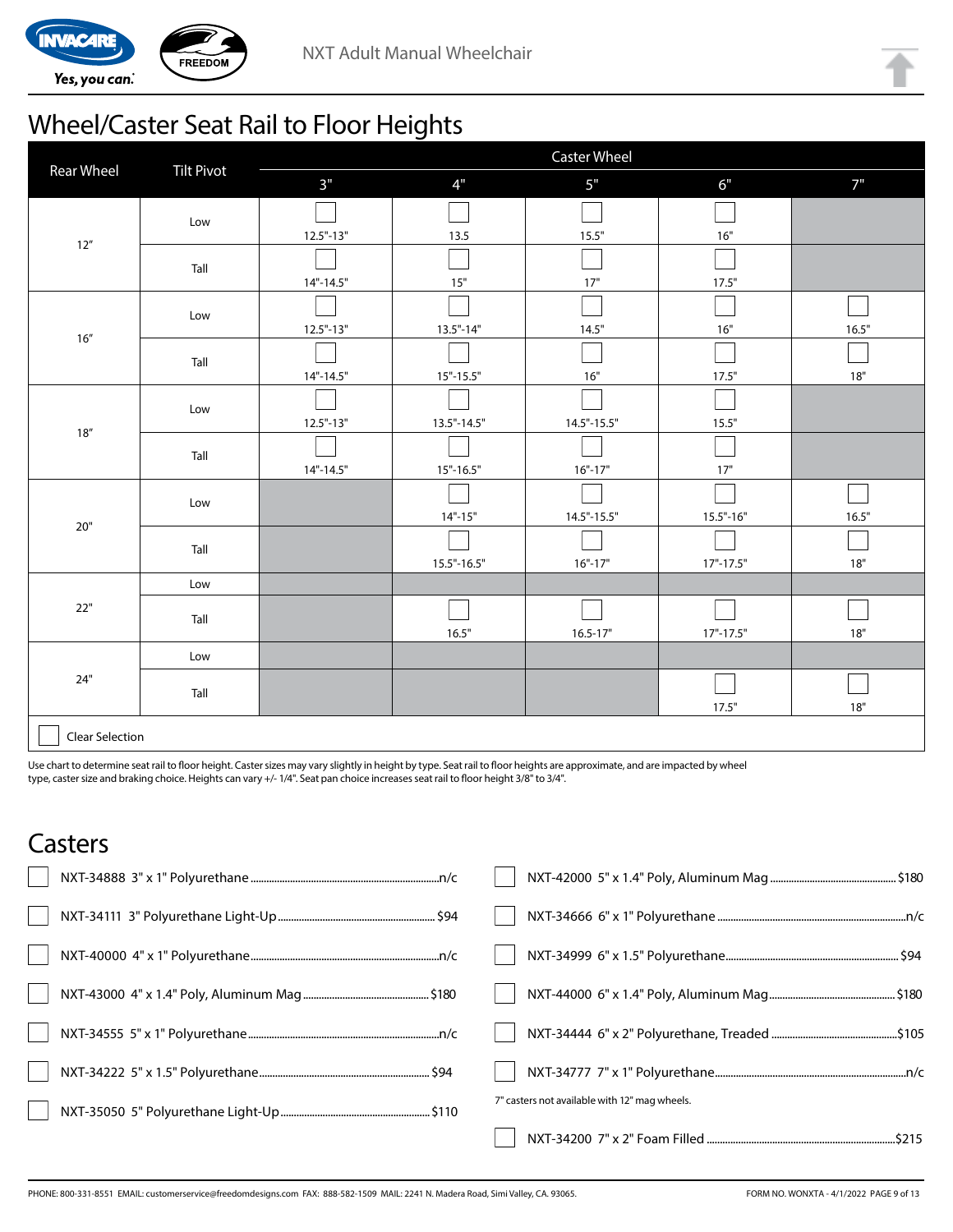| <b>Wheel Options</b>                                                  | 12" | 16" | 18" | 20'' | 22" | 24" |
|-----------------------------------------------------------------------|-----|-----|-----|------|-----|-----|
| MAGS for Polyurethane Tires - Full Profile                            | X   | x   | x   | x    | X   | x   |
| MAGS for Polyurethane Tires - Low Profile                             | X   |     |     |      |     |     |
| MAGS for Pneumatic Tires - Compatible with all pneumatic tire options | X   | X   | X   | X    | X   | X   |
| Spoke Wheel - Black Compatible with all 16" & 18" tire options        |     | X   | x   |      |     |     |
| Handrim Option                                                        |     |     |     | X    | X   | X   |
| <b>Tire Options</b>                                                   |     |     |     |      |     |     |
| Polyurethane Tires - Black, Full Profile                              | X   | X   | X   | x    | X   | X   |
| Polyurethane Tires - Black, Low Profile                               | x   |     |     |      |     |     |
| <b>Pneumatic Tires - Black</b>                                        | x   | X   | x   | X    | X   | X   |
| <b>Pneumatic Tires - Gray</b>                                         | X   | X   | x   | X    | X   | x   |
| Airless Inserts - Compatible with all pneumatic tire options          | x   | X   | X   | x    | X   | X   |

## Rear Wheels

#### MAGS FOR PNEUMATIC TIRES

| 12" mag wheels not available with 7" casters. |
|-----------------------------------------------|
|                                               |
|                                               |
|                                               |
|                                               |
|                                               |

### MAGS FOR POLYURETHANE TIRES - FULL PROFILE

#### MAGS FOR POLYURETHANE TIRES - LOW PROFILE

NXT-31526 12" Wheel for Low Profile Poly................................n/c

#### HANDRIM OPTIONS

SPOKE



NXT-31535 16" Spoke Wheel - Black w/ Black Tire ...............................n/c

NXT-31538 18" Spoke Wheel - Black w/ Black Tire...................................n/c

NXT-31006 Omit Handrims

#### PNUEMATIC TIRE OPTIONS

#### NXT-31045 Low Profile Polyurethane Tire........................n/c (E2218) 12" Mag wheel only, not available with drum brakes POLYURETHANE TIRE OPTIONS NXT-31516 Full Poly Black - 12", 20", 22", 24" ......................................n/c NXT-31515 Full Poly Black - 16, 18"" ......................................................\$80 NXT-31543 Black Pnuematic Tire.................................................................n/c NXT-31544 Black Pnuematic Tire with Airless Inserts........\$92 (E2213) NXT-31040 Gray Pneumatic Tire...................................n/c (E2211, E2212) NXT-31000 Gray Pneumatic Tire with Airless Inserts..........\$92 (E2213)

PHONE: 800-331-8551 EMAIL: customerservice@freedomdesigns.com FAX: 888-582-1509 MAIL: 2241 N. Madera Road, Simi Valley, CA. 93065. FORM NO. WONXTA - 4/1/2022 PAGE 10 of 13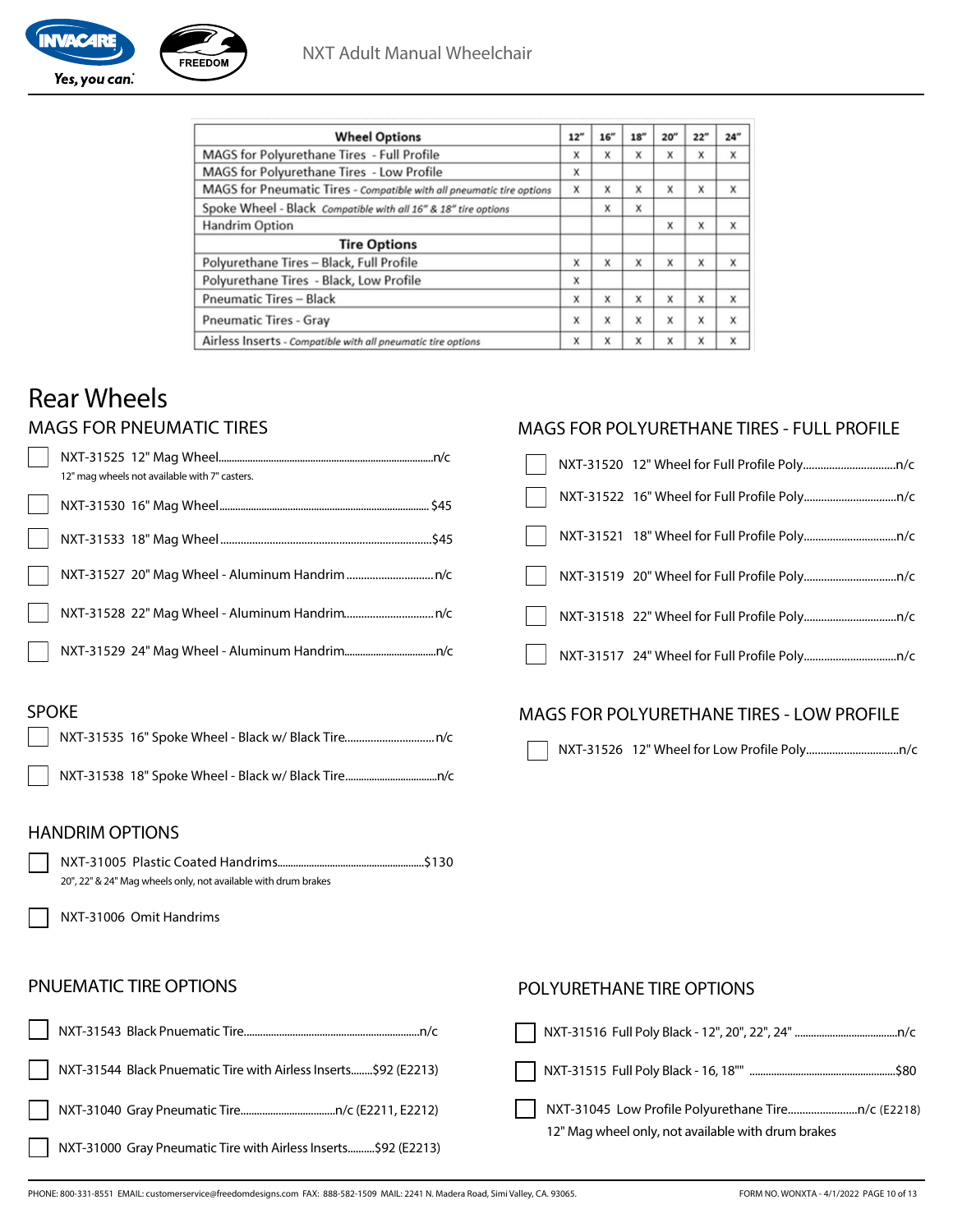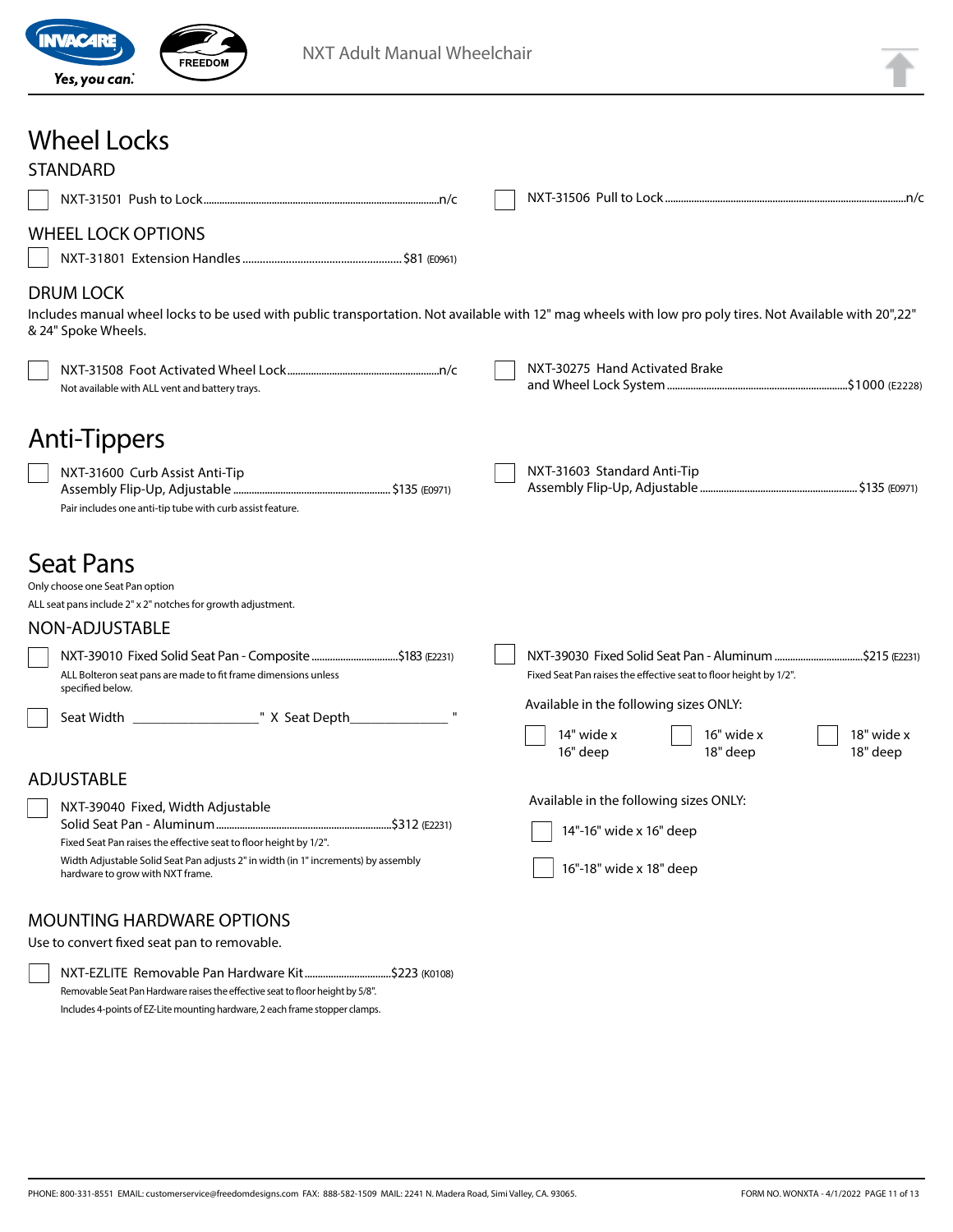

SFDI-9HP Footrest Hanger Pads - Pair ............................................ \$112 (K0108) Wrap-around pads made from black neoprene.

NXT-23210 Flip-Down Rigidizing Bar .............................................\$189 (K0108) Mounts to back post tubes to add rigidity to frame. Does NOT adjust in width to grow with frame.

# **Specifications**

| Frame Style              | Tilt-In-Space                                                                                                                                                                                  |
|--------------------------|------------------------------------------------------------------------------------------------------------------------------------------------------------------------------------------------|
| <b>Base Frame Widths</b> | $14' - 20''$                                                                                                                                                                                   |
| Overall Width            | Base width $+ 7.5$ " (all wheels without drum lock)<br>Base width $+8.5$ " (with drum lock except 16" &<br>18" mag wheel)<br>Base width $+9.5$ " (with drum brake and 16" or<br>18" mag wheel) |
| <b>Seat Widths</b>       | $14" - 20"$                                                                                                                                                                                    |
| Seat Depths              | $14" - 26"$                                                                                                                                                                                    |
| <b>Back Heights</b>      | 20", 23", 26"                                                                                                                                                                                  |
| Adjustable Angle Back    | 90°, 100°, 110°, 120°                                                                                                                                                                          |
| Tilt Range               | $0^\circ$ to 55 $^\circ$                                                                                                                                                                       |
| <b>Recline Back</b>      | N/A                                                                                                                                                                                            |
| Weight Limit             | 225 LBS.                                                                                                                                                                                       |
| <b>Transport Weight</b>  | Approximately 22 lbs                                                                                                                                                                           |
| Warranty                 | 5 year warranty on side frames and quick release<br>axles                                                                                                                                      |

NXT-10900 Freedom Backpack ...........................................................\$65 (K0108) Black Nylon only with Freedom Designs logo. Monogramming is not available on Freedom Backpack.

NXT-10905 Freedom Canopy - Flip-Back........................................ n/c (K0108) Canopy assembly includes removable mounting hardware. Available in black only with Freedom Designs logo. Includes rear flap with zippered storage pocket and clear-view window.

## Special Configurations Through Customer Service

| Asymmetrical Seat Depth | Seat rails may be configured up to 4" |
|-------------------------|---------------------------------------|
|                         | l offset                              |
|                         |                                       |

### HCPCS Codes

are provided based on verification through PDAC or our interpretation of the code definitions. The use of HCPCS codes does not ensure coverage or payment. For coverage information, verify the appropriate payer's